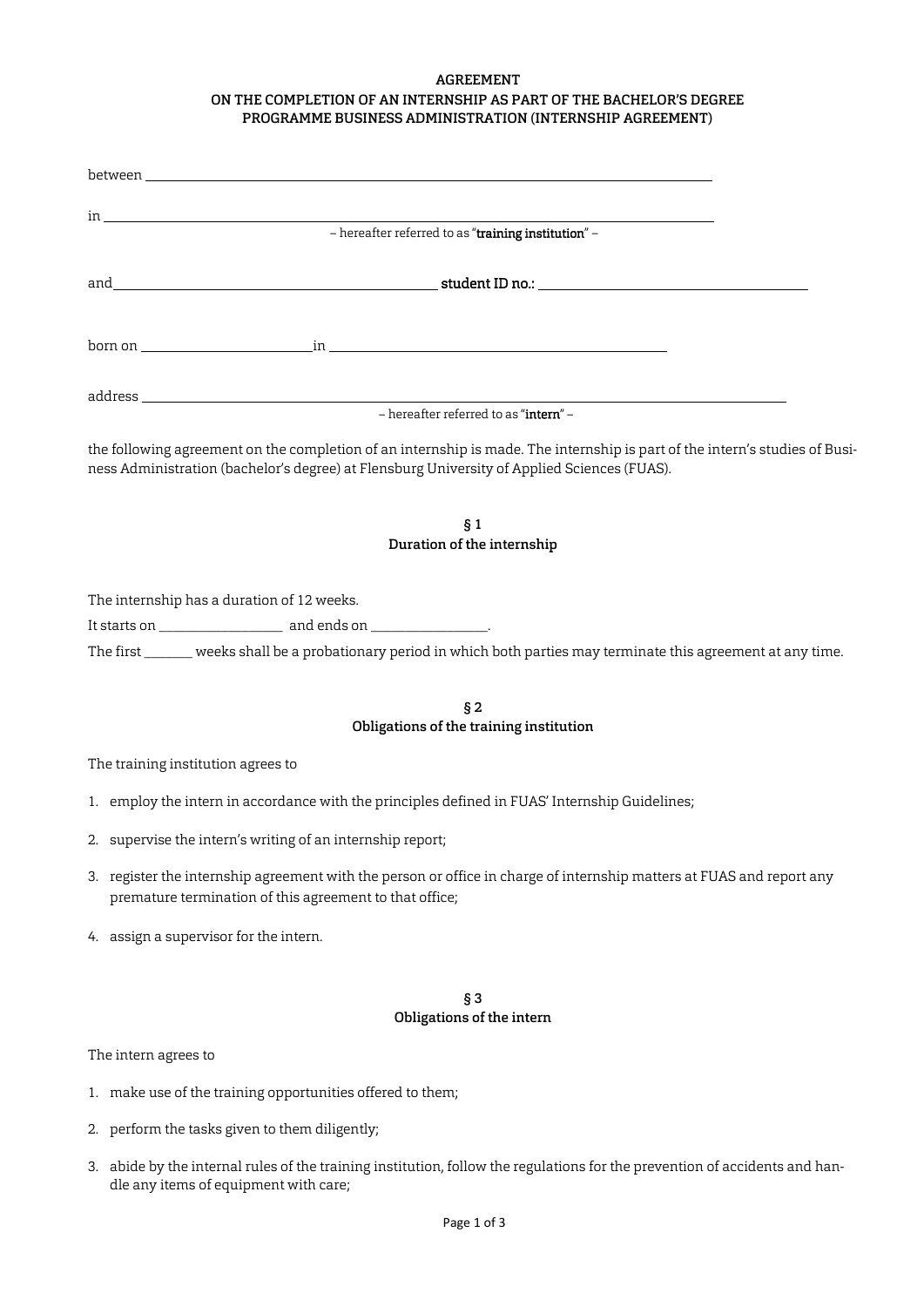- 4. write an internship report.
- 5. inform the training institution of any absences, in case of an illness a doctor's note has to be provided on the third day of the illness at the latest, in case of an accident FUAS is to be notified immediately;
- 6. keep confidential any trade or company secrets, production processes and other facts concerning the company and its business brought to their attention during their work, any such information is to remain confidential after the internship is completed.

# § 4 Termination of the agreement

After the end of the probationary period the agreement may only be terminated

- 1. on serious grounds without giving notice;
- 2. with a notice of four weeks by the intern if they want to complete a different training.

The agreement can only be terminated in writing, the reasons for the termination have to be provided. The internship ends after the duration of the internship as mentioned above, a separate termination of the agreement is not necessary.

#### § 5 Letter of reference

After proper completion of the internship, the training institution produces a short or a detailed letter of reference. A short letter of reference must be produced.

### § 6 Settlement of disputes

Any disputes resulting from this agreement shall be attempted to be settled amicably before calling a court. FUAS may be called upon as a intermediary upon the request of either of the parties.

> § 7 Payment

The intern will receive a payment of \_\_\_\_\_\_\_\_\_\_\_ euros per month.

### § 8 Further provisions

The training institution and the intern acknowledge the Internship Guidelines for the School of Business at Flensburg University of Applied Sciences (FUAS).

For the training institution The internal statements of the internal statements of the internal statements of the internal statements of the internal statements of the internal statements of the internal statements of the

 $\overline{\phantom{0}}$